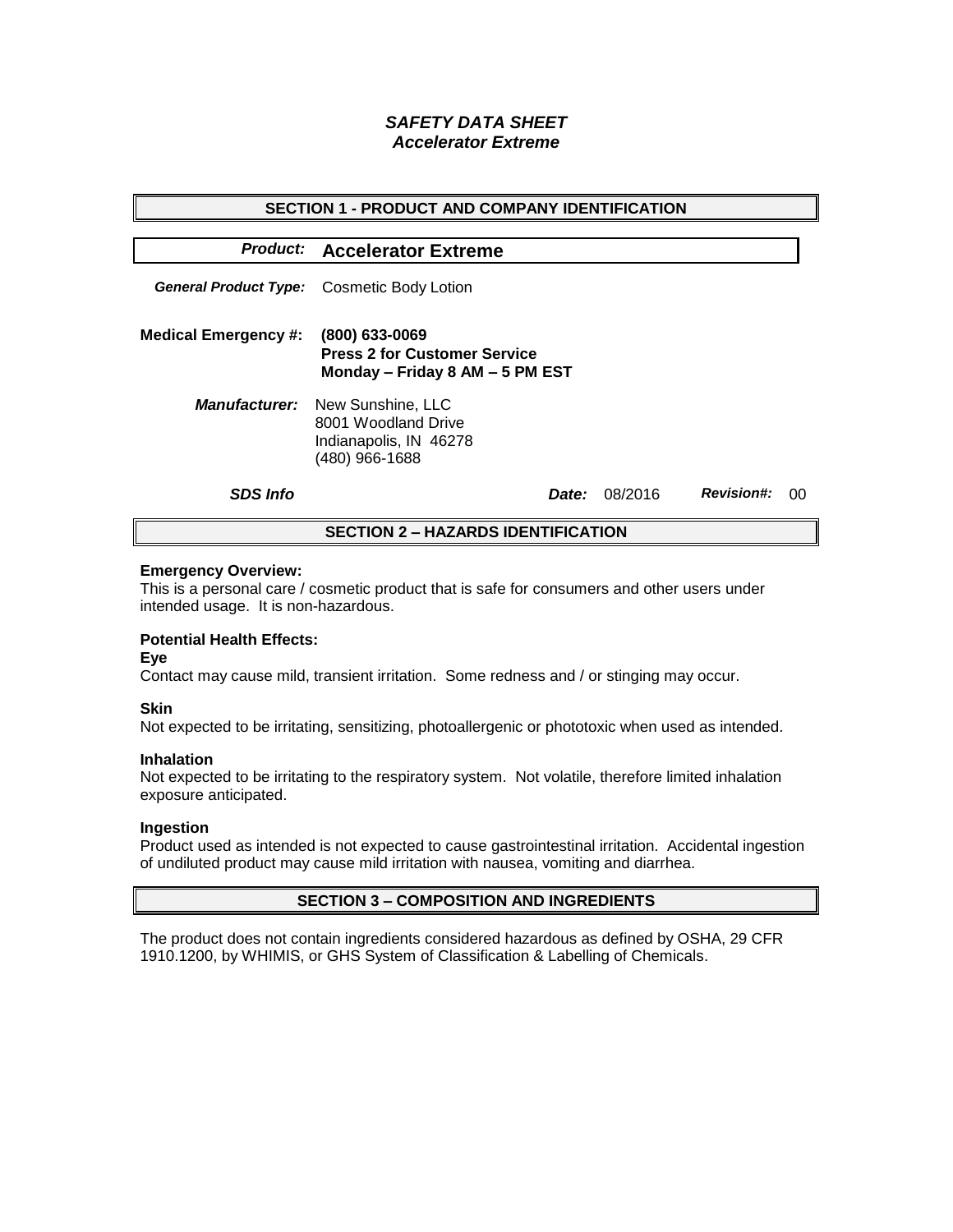## **SECTION 4 – FIRST AID MEASURES**

### **Eye**

Thorough rinsing for 15 – 20 minutes is recommended. If irritation persists, contact a physician.

#### **Skin**

Discontinue use of product. Apply cold compresses to affected areas to relieve discomfort. If discomfort persists, contact a physician.

#### **Inhalation**

If respiratory irritation occurs, remove individual to fresh air.

#### **Ingestion**

Accidental ingestion of product may require medical attention. In case of accidental ingestion dilute with water. Do not induce vomiting. If discomfort persists, contact a physician.

### **SECTION 5 – FIRE FIGHTING MEASURES**

**Extinguishing Media:** Use chemical foam, dry chemical, carbon dioxide or water. **Explosion Hazard:** Not applicable.

**Fire Fighting Info:** Contact emergency personnel. Use self-contained breathing apparatus and protective gear, if large quantities of product are involved. Hazardous decomposition products may be released. Thermal degradation may produce oxides of carbon and / or nitrogen, hydrocarbons and / derivatives.

## **SECTION 6 – ACCIDENTAL RELEASE MEASURES**

### **Procedures for Spill / Leak Clean-up:**

**Household Settings:** Absorb liquid and scrub the area. Dilute with water until surface is no longer slippery.

**Non-Household Settings:** Use safety glasses if splash hazard exist. Use gloves and other protective clothing to prevent skin contact.

### **SECTION 7 – HANDLING AND STORAGE**

#### **Precautions for Safe Handling:**

**Household Settings:** Avoid contact with eyes.

**Non-Household Settings:** No unusual handling or storage requirements. Storage in large quantities (warehouse) should be in a well-ventilated, cool area.

### **Conditions for Safe Storage:**

**Household Settings:** Normal household storage.

**Non-Household Settings:** No unusual handling or storage requirements. Storage in large quantities (warehouse) should be in a well-ventilated, cool area.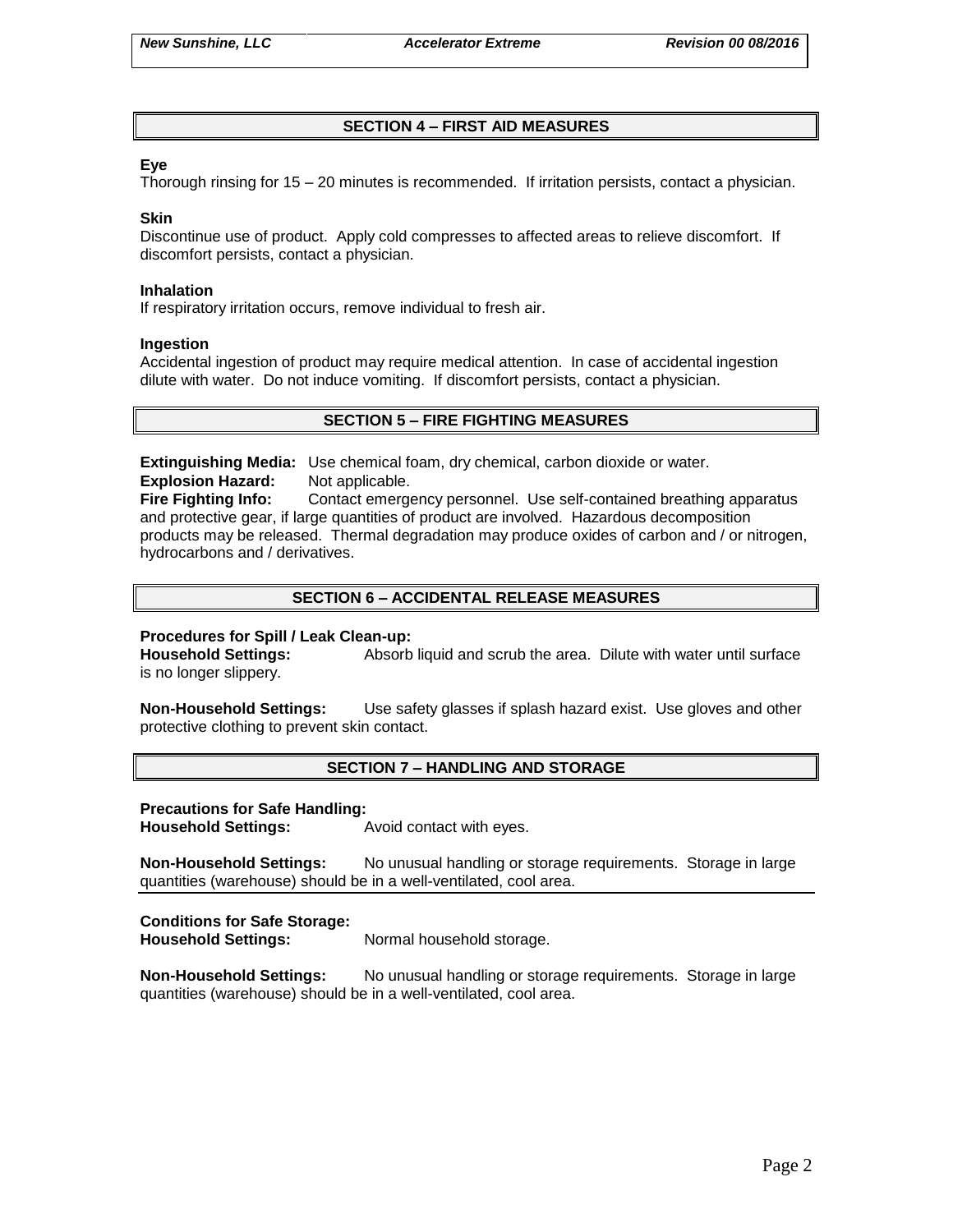### **SECTION 8 – EXPOSURE CONTROLS / PERSONAL PROTECTION**

**Household Settings:** This is a personal care / cosmetic product that is safe for consumers and other users under normal and reasonably foreseen use.

**Non-Household Settings:** Use safety glasses if splash hazards exist, use gloves and other protective clothing to prevent skin contact. Always follow good hygienic work practices. Avoid prolonged contact with skin and clothing.

### **SECTION 9 – PHYSICAL AND CHEMICAL PROPERTIES**

Physical State Viscous liquid body lotion. Appearance **Various colored viscous liquid.**<br>
Odor Communication Colore Fragrant. Odor Threshold Not available pH 3.5 – 7.5 Melting Point/Freezing Point Not Applicable Boiling Point >212 F / 100 C Flash Point  $>212$  F / 100 C Evaporation Rate Not Applicable Flammability Not Applicable Upper/Lower Flammablilty Not Applicable Vapor Pressure Not Applicable Vapor Density Not Applicable Relative Density Not Available Specific gravity at 25C Not available. Solubility in water at 20C Slightly Insoluble Partition coefficient Not Applicable Auto-iginition Temp Not Applicable Decomposition Temp Not Available Viscosity 20,000 – 150,000 cps. Volatile % Complies with Federal and State VOC regulations.

### **SECTION 10 – STABILITY AND REACTIVITY**

**Other Recommendations:** None

**Conditions to Avoid:** No applicable information has been found.

### **SECTION 11 – TOXICOLOGICAL INFORMATION**

This is a personal care / cosmetic product that is safe for consumers and other users under intended and reasonably foreseeable use.

**Chronic Effects:** Finished product is not expected to have chronic health effects. **Target Organs:** No adverse health effects on target organs expected for finished product. **Carcinogenicity:** Finished product is not expected to be carcinogenic. NTP: No IARC: No OSHA: No

### **SECTION 12 – ECOLOGICAL INFORMATION**

The product ingredients are expected to be safe for the environment at concentrations predicted under normal use and accidental spill scenarios.